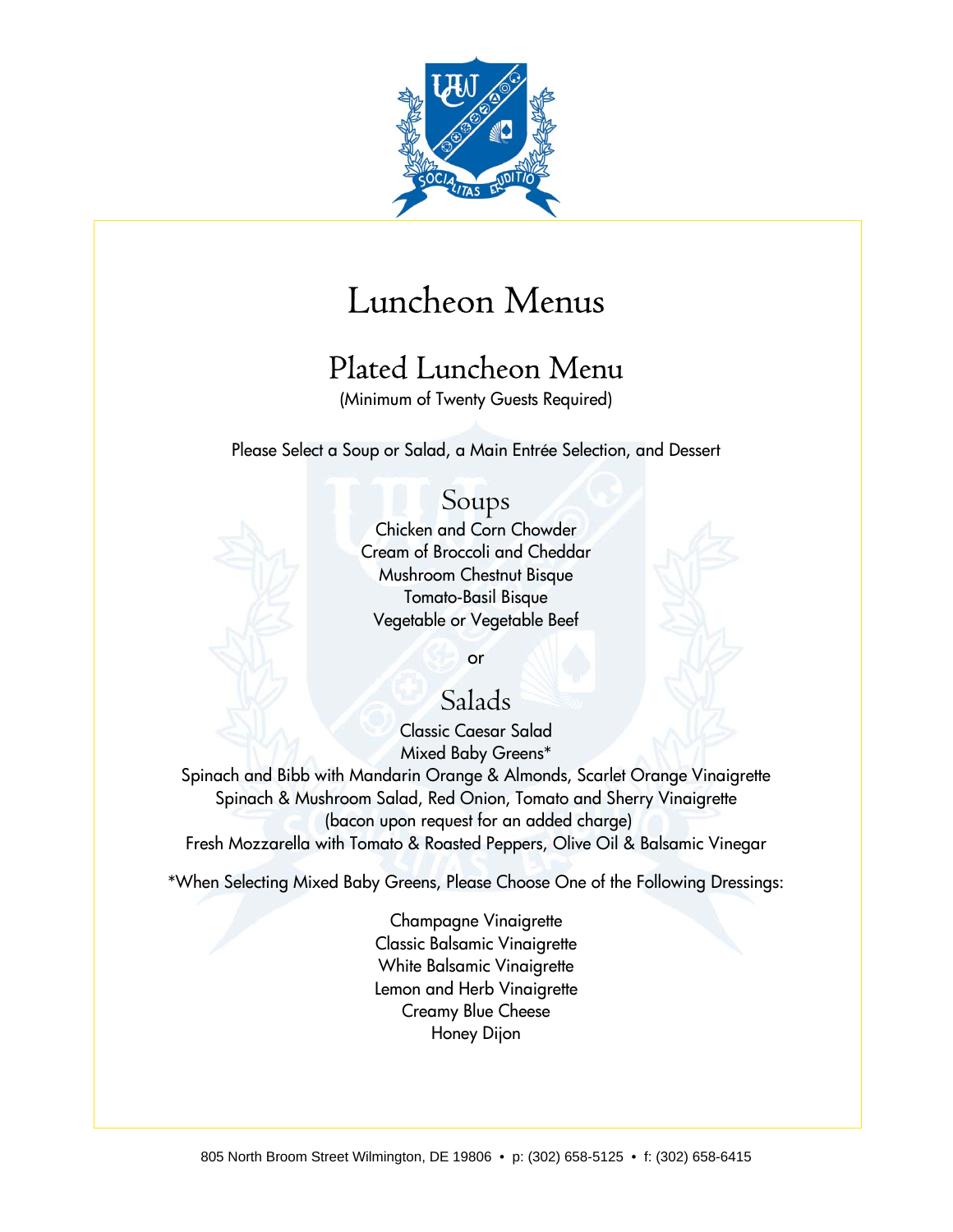

# Plated Luncheon Menu (continued)

## Main Entrée Selections

(Select One Item from One Category)

### Poultry

Chicken Parmigiana with Cappellini Chicken Breast Provençale with Herbs, Olives, Garlic, Shallots and Tomato Ragout Stuffed Chicken Breast with Prosciutto & Fresh Mozzarella, Rosemary Demi Roasted Turkey Breast London Broil with Lime, Shallot and Herbs Chicken Sauté with Exotic Mushrooms in a Chardonnay Cream Sauce

## Seafood

Broiled Mahi-Mahi with Mango-Kiwi relish Pan-Roasted Tilapia with Pecan Crust and Maple-Shallot Butter Broiled Salmon with Pineapple-Chili Glaze Cold Poached Salmon Fillet with Pesto & Roasted Red Pepper Aioli Shrimp & Scallops over Linguine Garlic & White Wine Sauce, Chopped Tomato & Basil University and Whist Crab Cake with Tomato Basil Cream

### Meats

Veal Marsala with Kennett Square Mushrooms Filet Mignon (5 oz.) with Red Wine Sauce or Béarnaise Braised Beef Bourguignon, Herbed Buttered Noodles Pork Tenderloin Medallions with Caramelized Apples & Apple Brandy Cream

Your Meal is Accompanied by an Appropriate Starch and Vegetable

\*A surcharge is incurred when two entrées are chosen.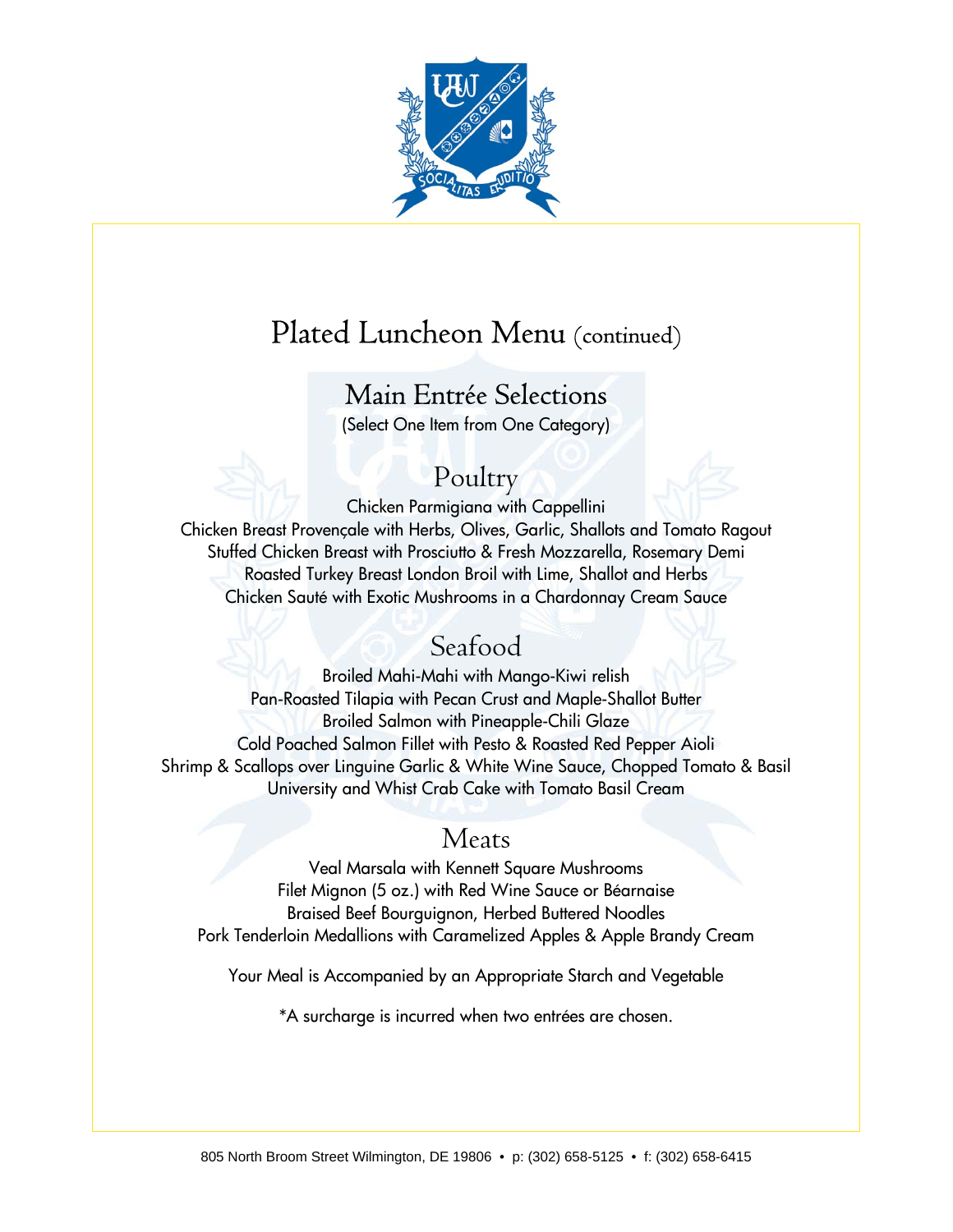

# Plated Luncheon Menu (continued)

## Dessert Selection

(Select One Item from One Category)

#### Cheesecakes

New York Style with Strawberries, White Chocolate, Peaches & Cream, Chocolate Marble Swirl or Raspberry Swirl

## Pies and Tarts

Apple Pie, Key Lime Pie, Pecan Pie, Pumpkin Pie Fresh Fruit Tart (apple, pear or mixed) Linzer Tart

## Mousses and Filled Pastries

Chocolate or White Chocolate Mousse in a Chocolate Cup Apple Strudel Ice Cream or Sorbet in a Chocolate Cup

## Tortes and Cakes

All Chocolate Mousse Torte, White Chocolate Mousse Torte, German Chocolate Cake, Carrot Cake, Strawberry Shortcake, Chocolate Cake with Hazelnut Butter Cream Chocolate Delice Cake

All Plated Luncheons are Accompanied by French Roast Coffee & Select Teas

All prices are subject to a 20% service charge.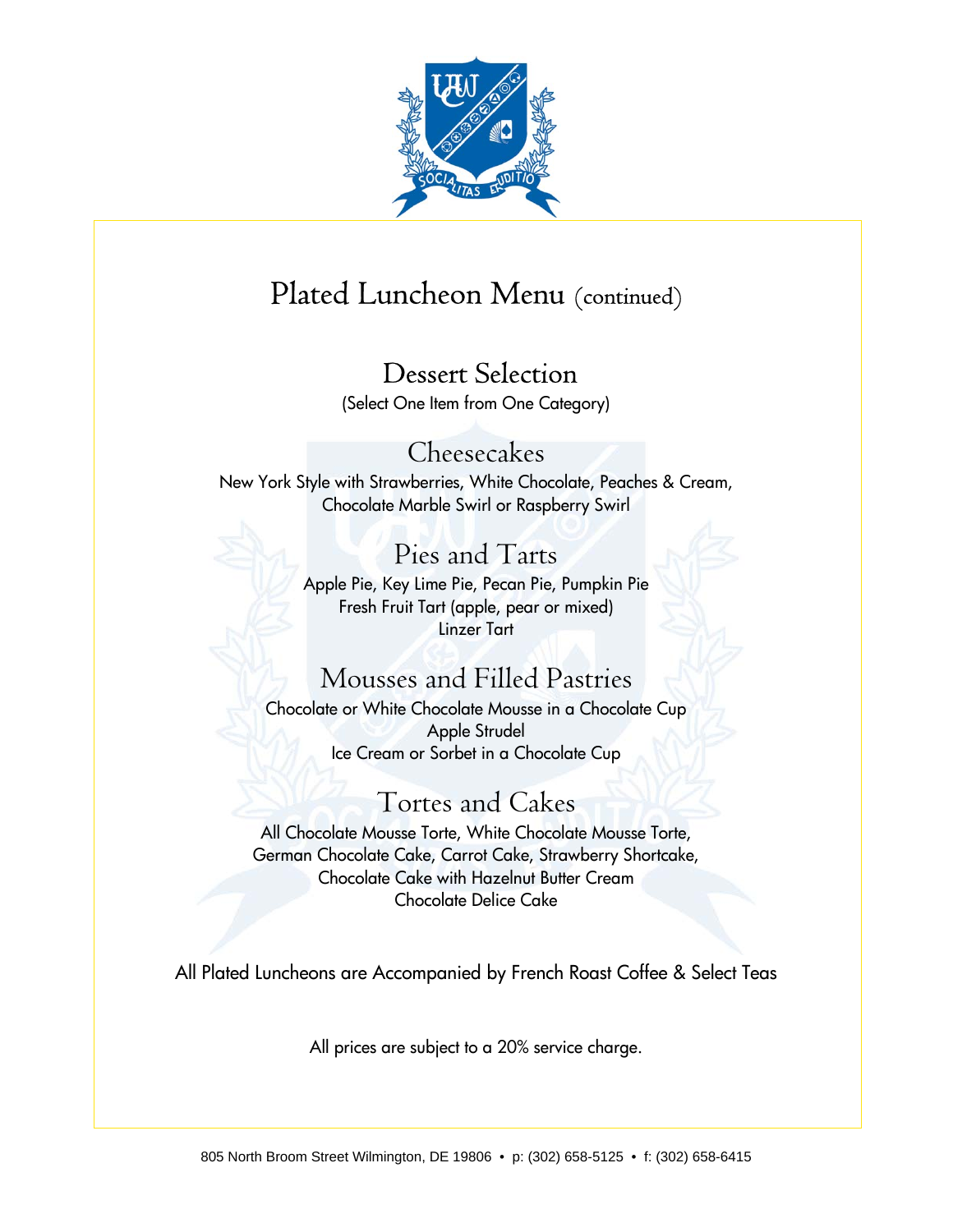

# Deli Buffet

(Minimum of Fifteen Guests Required)

# Soup Selections

(Select One)

Chicken and Corn Chowder Cream of Broccoli and Cheddar Mushroom Chestnut Bisque Tomato-Basil Bisque Vegetable or Vegetable Beef

Salad Selections (Select Three)

Mixed Greens Salad\* Spinach Salad\*

Orzo Salad Cucumber, Red Onion and Tomato Caesar Salad Udon Noodle w/Spicy Peanut Dressing Greek Salad Mediterranean Penne Pasta Salad Cole Slaw Fresh Mozzarella with Tomato & Basil Macaroni Salad Red Bliss Potato Salad

\*When Selecting Mixed Greens Salad or Spinach Salad, Please Choose Three of the Following Dressings:

> Champagne Vinaigrette Classic Balsamic Vinaigrette White Balsamic Vinaigrette Lemon and Herb Vinaigrette Creamy Blue Cheese Honey Dijon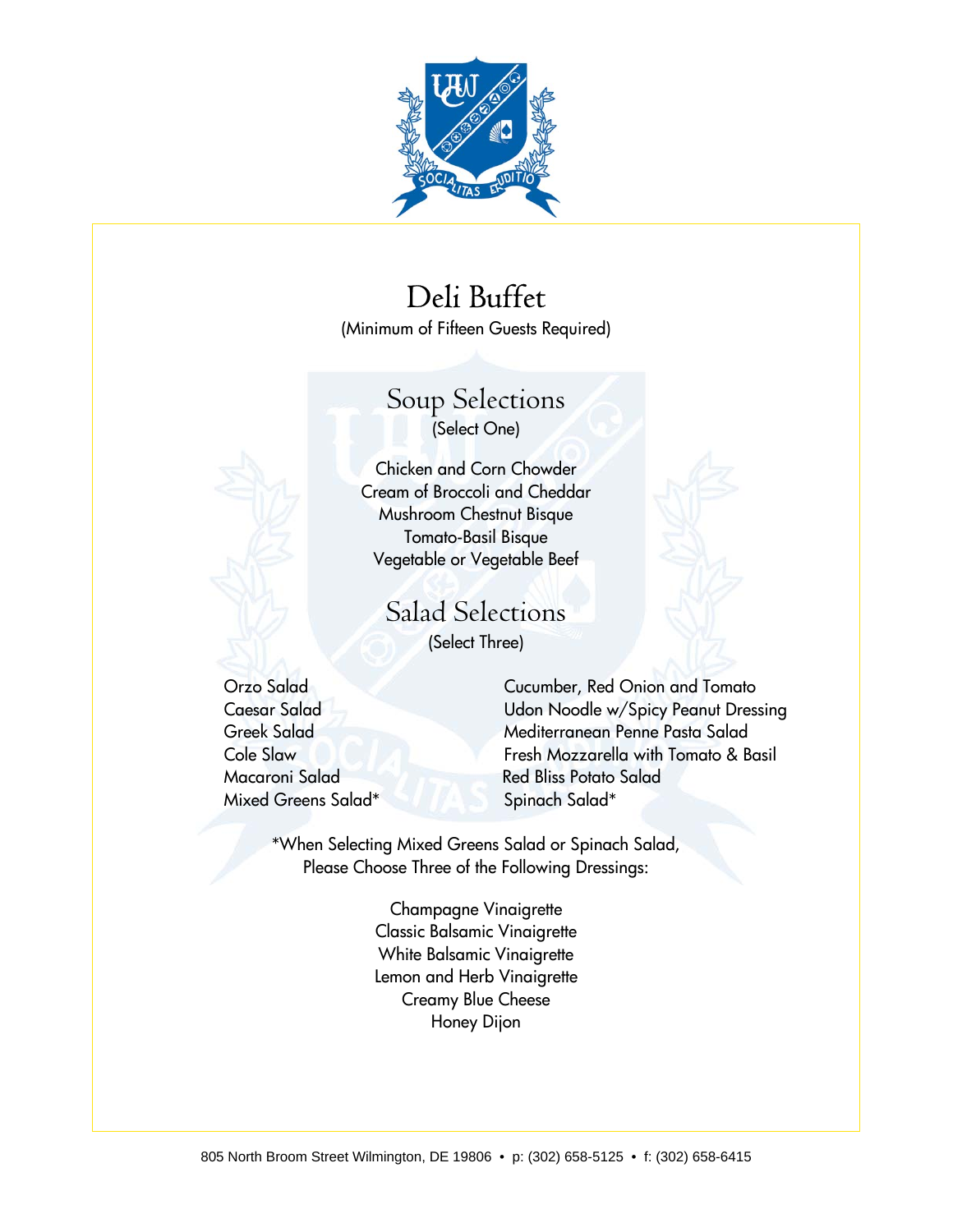

## Deli Buffet (continued)

Sandwich Selections

Please Select Three: Roast Top Round of Beef, Honey Mustard Baked Ham, Roast Turkey Breast, Corned Beef Brisket or Chicken Salad Shrimp Salad\*

Please Select Two: Jarlsberg, Muenster, Provolone, Dill Havarti, Monterey Jack or American

Your Deli Luncheon Includes an Assortment of Sliced Breads: Rye, Wheat, Pumpernickel, White and French Rolls

Your Condiments Include: Lettuce, Red Onion, Mayonnaise, Champagne Mustard, Tomato, Pickle Spears, Horseradish, Dijon Mustard and Butter

Potato Chips

## University and Whist Club Dessert Table

Includes an Assortment of Chef's Choice Miniature Pastries and Gourmet Cookies

Gourmet Cookie Selection (choose three) Chocolate Chip, Chocolate Chocolate Chip, Oatmeal Raisin, Peanut Butter, Pecan Sandies, Sugar Cookies, White Chocolate Cranberry or White Chocolate Macadamia Nut

Mixed Berries and Whipped Cream French Roast Coffee, Select Teas, Fresh Brewed Iced Tea, and Lemonade

All prices subject to a 20% service charge

\*additional fee applies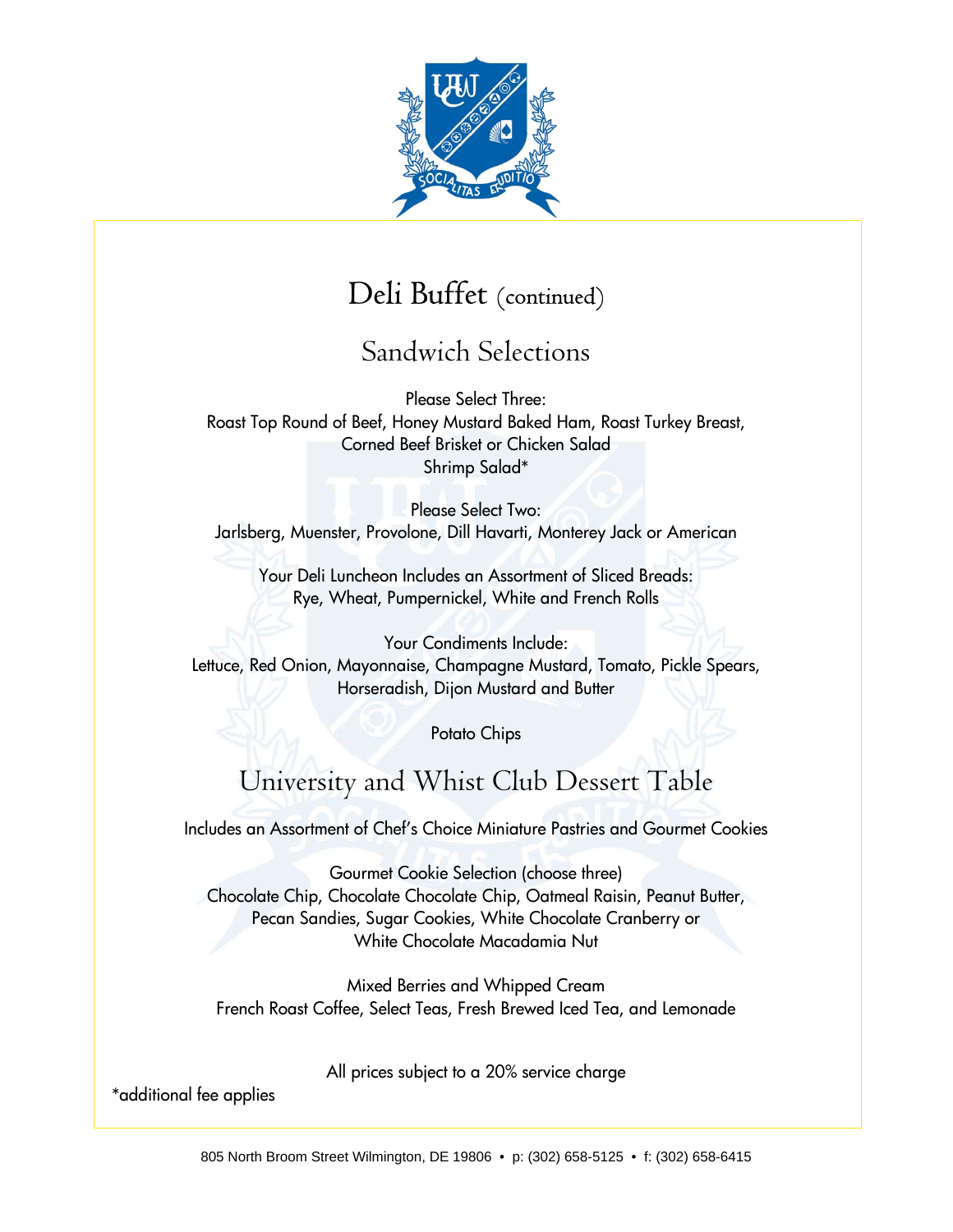

# Lunch Buffet

(Minimum of Thirty Guests Required)

#### Soup Selection (Select One)

Chicken and Corn Chowder Cream of Broccoli and Cheddar Mushroom Chestnut Bisque Tomato-Basil Bisque Vegetable or Vegetable Beef

#### Salads

(30-49 Guests, Select Two) (50 or More Guests, Select Three)

Mixed Greens\* Fresh Fruit Spinach\* Caesar Orzo Greek Macaroni Red Bliss Potato Mediterranean Penne Pasta Cole Slaw

Cucumber, Red Onion & Tomato Fresh Mozzarella with Tomato & Basil

\*When Selecting Mixed Greens Salad or Spinach Salad, Please Choose Three of the Following Dressings:

> Champagne Vinaigrette Classic Balsamic Vinaigrette White Balsamic Vinaigrette Lemon and Herb Vinaigrette Creamy Blue Cheese Honey Dijon

All prices subject to a 20% service charge